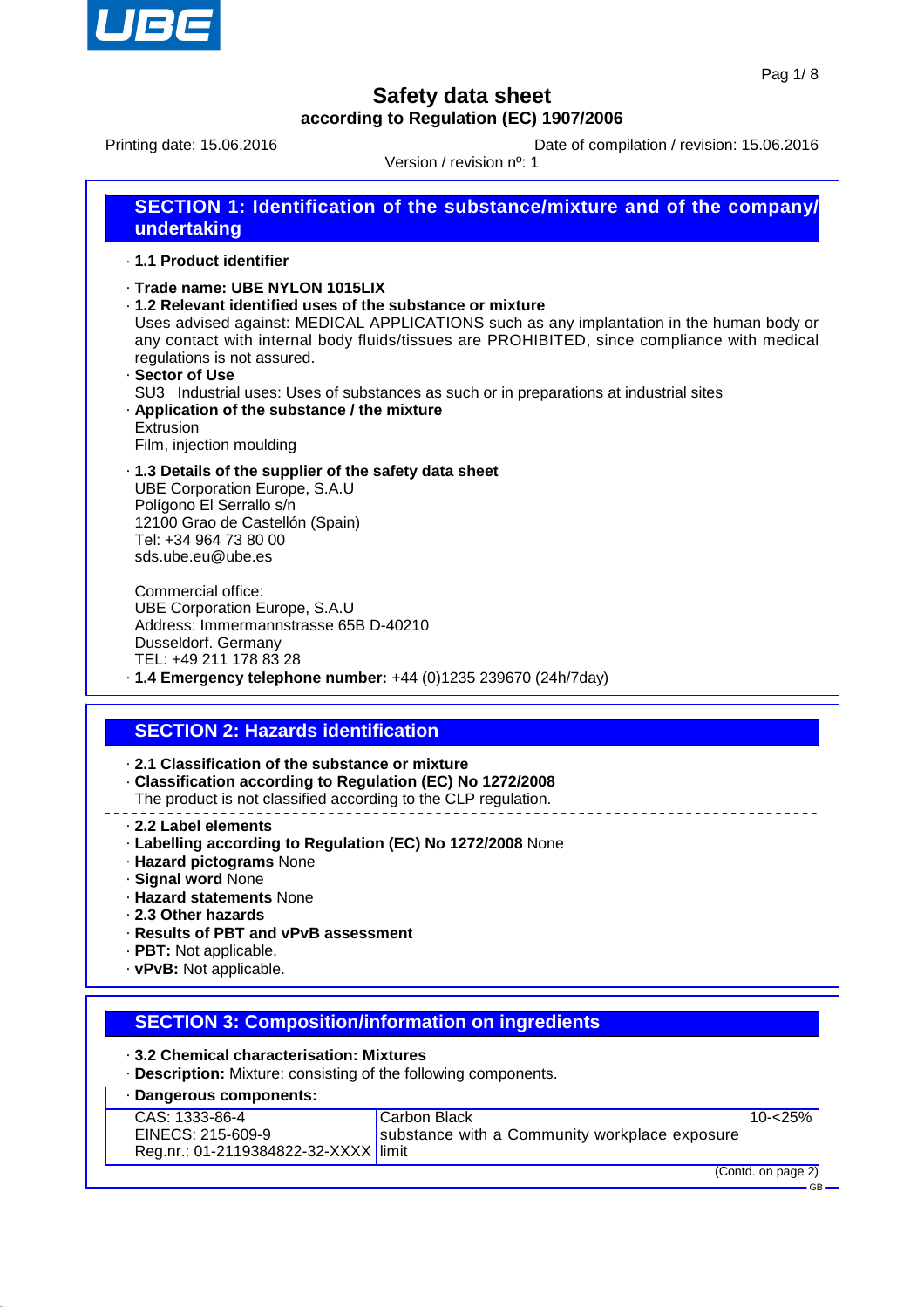

Printing date: 15.06.2016 **Date of compilation / revision: 15.06.2016** 

Version / revision nº: 1

#### **Trade name: UBE NYLON 1015LIX**

Hydrogen cyanide (HCN)

| Non dangerous components |                                                                                           |             |  |  |
|--------------------------|-------------------------------------------------------------------------------------------|-------------|--|--|
|                          | 25038-54-4 Polyamide 6                                                                    | 25-50%      |  |  |
|                          | Modifier                                                                                  | $<$ 25%     |  |  |
|                          | <b>Others</b>                                                                             | $2.5 - 10%$ |  |  |
|                          | . Additional information: For the wording of the listed risk phrases refer to section 16. |             |  |  |

### **SECTION 4: First aid measures**

| . 4.1 Description of first aid measures<br>· General information:<br>Immediately remove any clothing soiled by the product.<br>Take affected persons out into the fresh air.<br>Seek medical treatment.<br>No special measures required.<br>· After inhalation:<br>If exposed to vapors from heating and molding material, remove to fresh air.<br>If symptoms, coughing and discomfort in nose and throat remain, get medical attention.<br>· After skin contact:<br>If redness, itching or burning sensation develops, get medical attention.<br>After contact with the molten product, cool rapidly with cold water.<br>Do not pull solidified product off the skin.<br>Seek medical treatment.<br>· After eye contact:<br>Inmediately flush exposed area with copious amounts of tepid water for at least 15 minutes<br>If redness, itching or burning sensation develops, do not rub eyes and immediately get medical<br>attention.<br>· After swallowing:<br>Rinse out mouth and then drink plenty of water.<br>Do not induce vomiting; call for medical help immediately.<br>. 4.2 Most important symptoms and effects, both acute and delayed |
|-------------------------------------------------------------------------------------------------------------------------------------------------------------------------------------------------------------------------------------------------------------------------------------------------------------------------------------------------------------------------------------------------------------------------------------------------------------------------------------------------------------------------------------------------------------------------------------------------------------------------------------------------------------------------------------------------------------------------------------------------------------------------------------------------------------------------------------------------------------------------------------------------------------------------------------------------------------------------------------------------------------------------------------------------------------------------------------------------------------------------------------------------------|
| At molding state, expected to cause burns to skin.<br>Irreversible dermatitis will occur if you do not wash affected skin immediately and thoroughly.<br>· 4.3 Indication of any immediate medical attention and special treatment needed<br>Treatment: Treat according to symptoms (decontamination, vital functions), no known specific<br>antidote.                                                                                                                                                                                                                                                                                                                                                                                                                                                                                                                                                                                                                                                                                                                                                                                                |
|                                                                                                                                                                                                                                                                                                                                                                                                                                                                                                                                                                                                                                                                                                                                                                                                                                                                                                                                                                                                                                                                                                                                                       |
| <b>SECTION 5: Firefighting measures</b>                                                                                                                                                                                                                                                                                                                                                                                                                                                                                                                                                                                                                                                                                                                                                                                                                                                                                                                                                                                                                                                                                                               |
| .5.1 Extinguishing media<br>· Suitable extinguishing agents:<br>Water<br>Fire-extinguishing powder<br>Carbon dioxide<br>Use fire extinguishing methods suitable to surrounding conditions.<br>· For safety reasons unsuitable extinguishing agents: Not known<br>.5.2 Special hazards arising from the substance or mixture<br>In case of fire, the following can be released:<br>Carbon monoxide (CO)<br>Carbon Dioxide (CO2)<br>Under certain fire conditions, traces of other toxic gases cannot be excluded, e.g.:                                                                                                                                                                                                                                                                                                                                                                                                                                                                                                                                                                                                                                |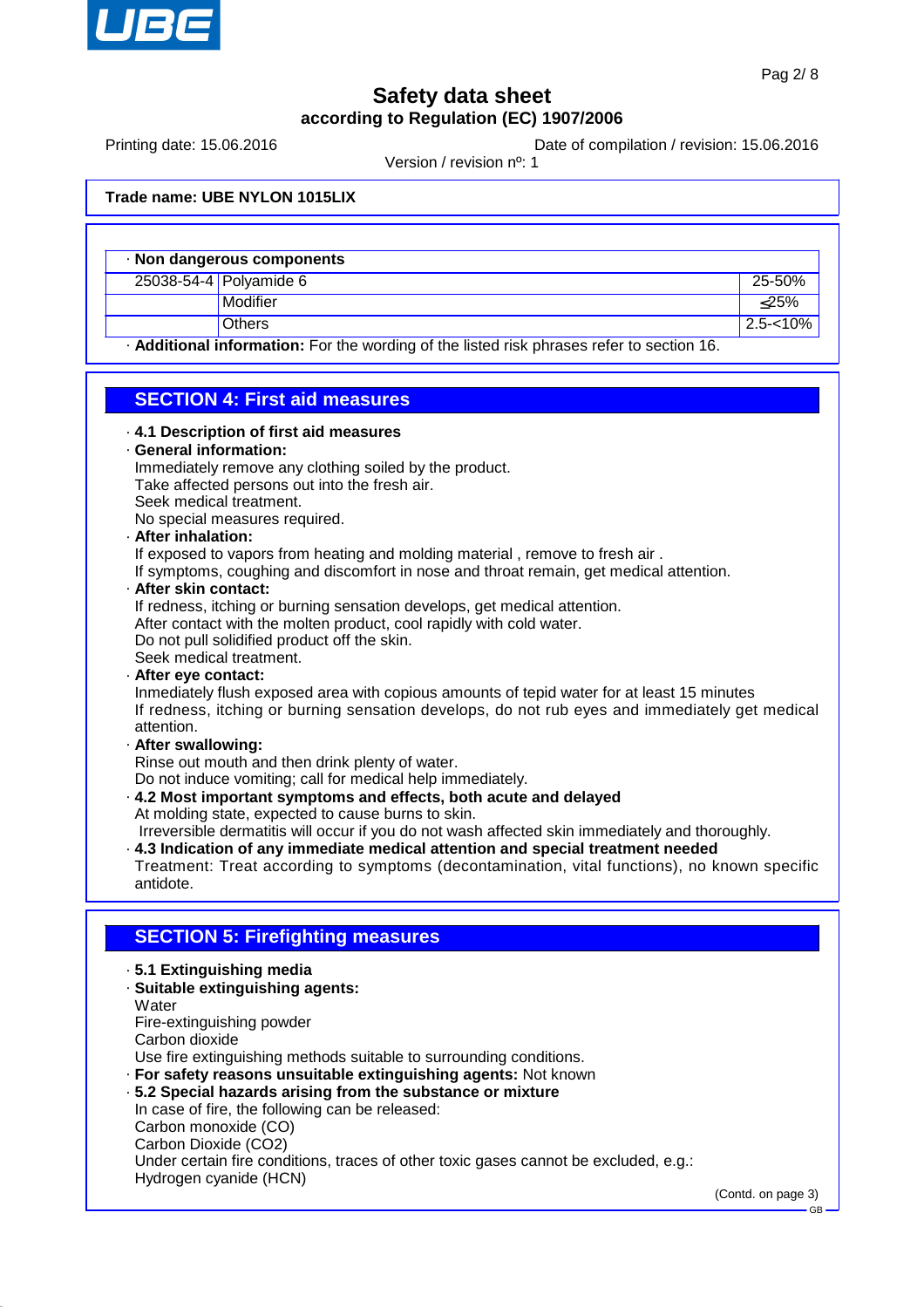

Printing date: 15.06.2016 **Date of compilation / revision: 15.06.2016** 

Version / revision nº: 1

**Trade name: UBE NYLON 1015LIX**

Ammonia (NH3)

- · **5.3 Advice for firefighters**
- · **Protective equipment:**
- Firefighters should wear appropriate protective equipment Mouth respiratory protective device.
- · **Additional information** Cool endangered receptacles with water spray. Collect contaminated fire fighting water separately. It must not enter the sewage system.

### **SECTION 6: Accidental release measures**

- · **6.1 Personal precautions, protective equipment and emergency procedures** Stop leak if you can do so without risk Remove combustible materials Ensure adequate ventilation Use personal protective equipment as indicated in paragraph 8 · **6.2 Environmental precautions:** Do not allow to enter sewers/ surface or ground water.
- · **6.3 Methods and material for containment and cleaning up:** Sweep up to prevent slipping on polymer pellets Send for recovery or disposal in suitable receptacles.

Dispose contaminated material as waste according to item 13.

· **6.4 Reference to other sections** See Section 7 for information on safe handling. See Section 8 for information on personal protection equipment. See Section 13 for disposal information.

## **SECTION 7: Handling and storage**

· **7.1 Precautions for safe handling**

molten state: Avoid skin contact with the liquefied material. Avoid breathing dust/fume/vapours. Keep away from foodstuffs, beverages and feed. Immediately remove all soiled and contaminated clothing Wash hands before breaks and at the end of work. Do not eat, drink, smoke or sniff while working.

- · **Information about fire and explosion protection:** Protect against electrostatic charges.
- · **7.2 Conditions for safe storage, including any incompatibilities**
- · **Storage:**
- · **Requirements to be met by storerooms and receptacles:** Store in cool, dry conditions in well sealed receptacles.
- · **Information about storage in one common storage facility:** Not required.
- · **Further information about storage conditions:** Protect from heat and direct sunlight.
- · **7.3 Specific end use(s)**
- No further relevant information available. See item 1.2

(Contd. on page 4)

GB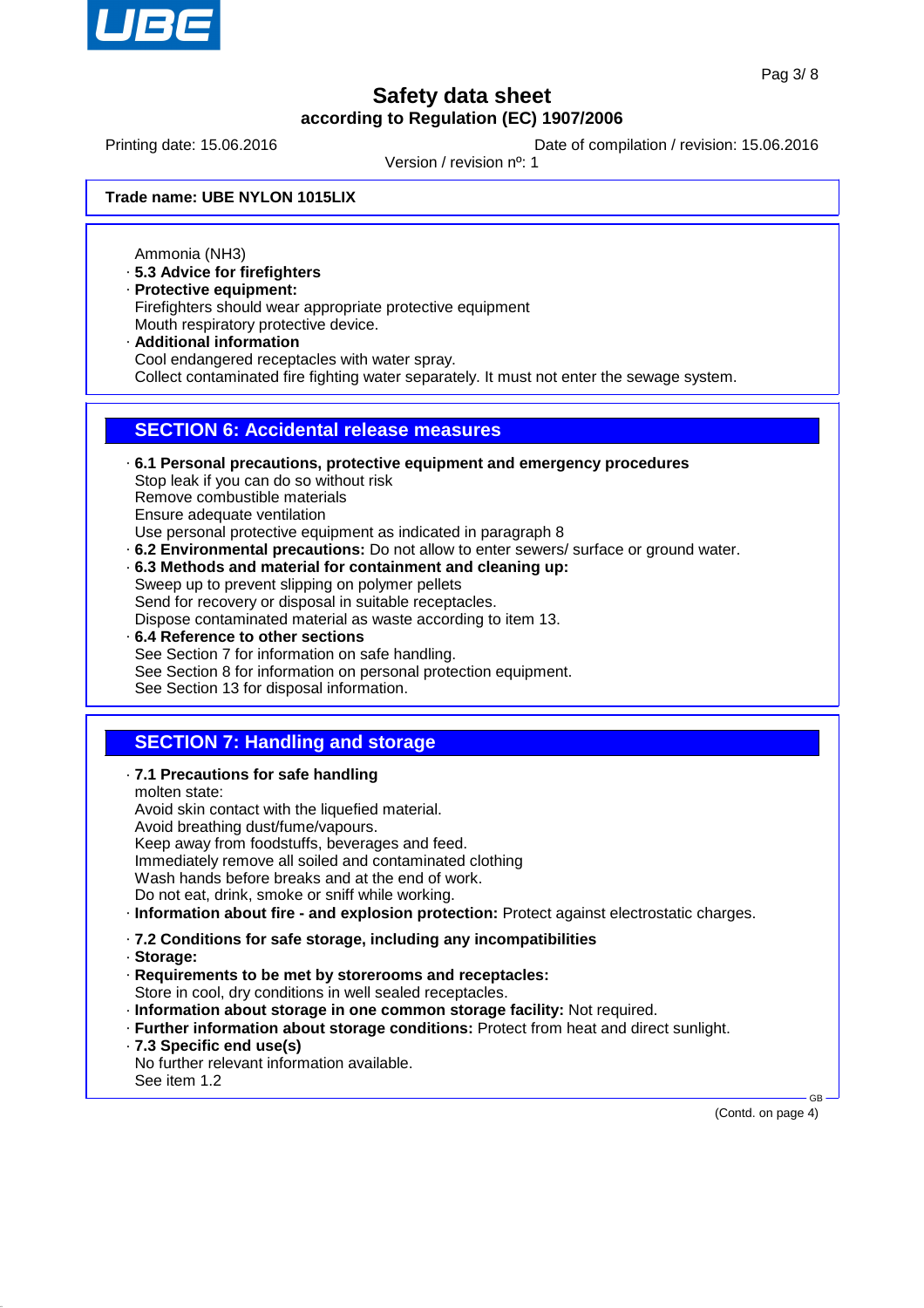

Printing date: 15.06.2016 **Date of compilation / revision: 15.06.2016** 

Version / revision nº: 1

**Trade name: UBE NYLON 1015LIX**

### **SECTION 8: Exposure controls/personal protection**

- · **Additional information about design of technical facilities:** Adequate ventilation should be maintained at handing. Additionally, local exhaust ventilation recommended at molding process.
- · **8.1 Control parameters**
- · **Ingredients with limit values that require monitoring at the workplace:**
- **1333-86-4 Carbon Black**
- WEL (Great Britain) Short-term value: 7 mg/m<sup>3</sup> Long-term value: 3.5 mg/m<sup>3</sup>

#### · **DNEL (workers)**

#### **1333-86-4 Carbon Black**

Inhalative DNEL (Acute/short-term exposure – local effects)  $2 \text{ mg/m}^3$  (-)

· **Additional information:** The lists valid during the making were used as basis.

- · **8.2 Exposure controls**
- · **Personal protective equipment:**
- · **General protective and hygienic measures:**
- The usual precautionary measures are to be adhered to when handling chemicals. In accordance with Directive 89/686/EEC on personal protective equipment
- · **Respiratory protection:** Not necessary if room is well-ventilated. Melted state: Wear a respirator conforming to EN140 at least with Type A filter. · **Protection of hands:**
- Melted state:

Heat protection gloves



Protective gloves

- · **Material of gloves** Leather gloves
- · **Eye protection:**



Safety glasses

Safety goggles should be worn. At treating hot polymer or molding, face shield should be recommended

- · **Skin and body protection:** Protective work clothing
- · **Limitation and supervision of exposure into the environment**

Prevent the material from spreading into the environment.

## **SECTION 9: Physical and chemical properties**

- · **9.1 Information on basic physical and chemical properties**
- · **General Information**
- · **Appearance:**

**Form:** Pellets

GB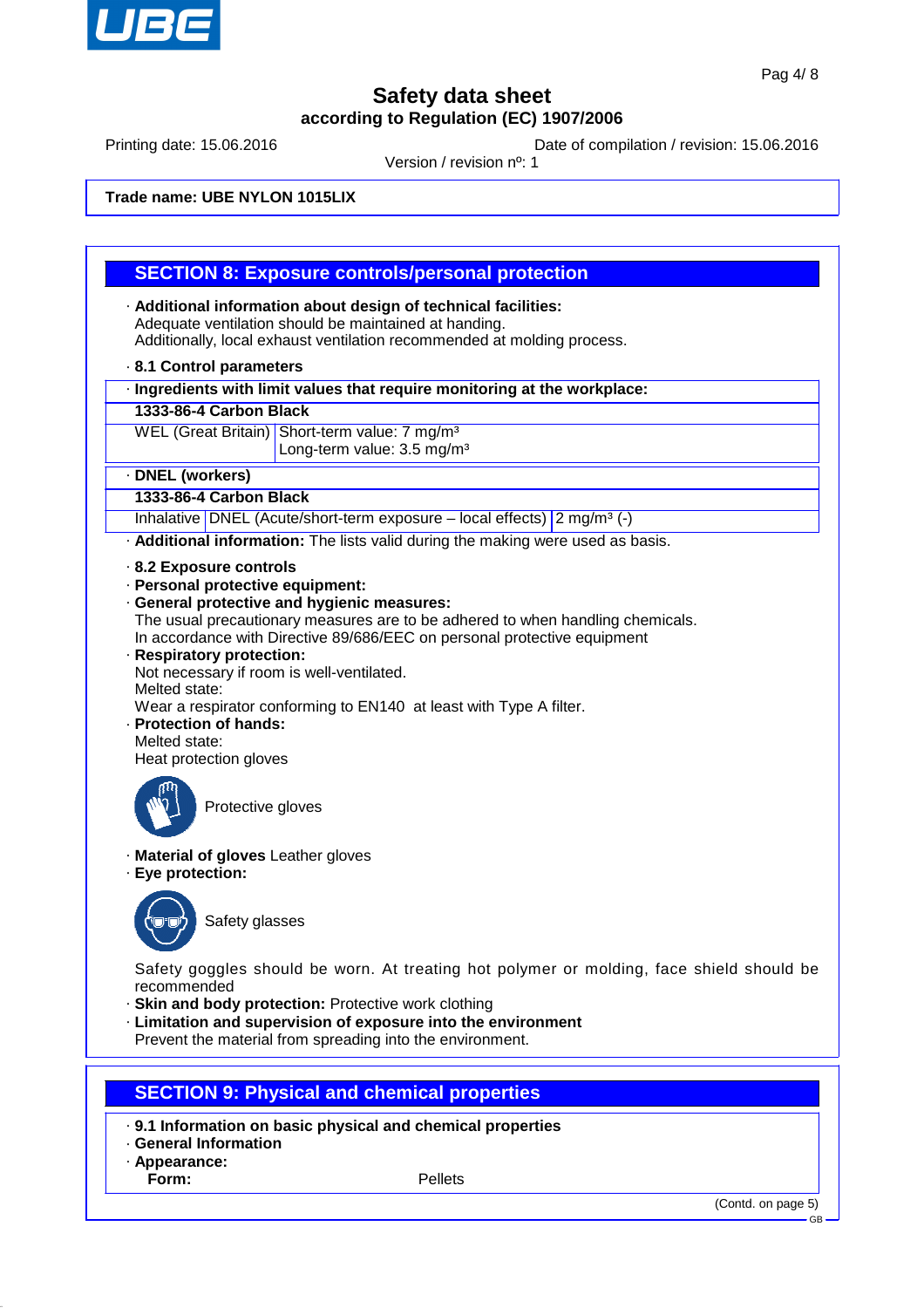

Printing date: 15.06.2016 Date of compilation / revision: 15.06.2016

Version / revision nº: 1

**Trade name: UBE NYLON 1015LIX**

| Colour:                                                                | <b>Black</b>                                               |
|------------------------------------------------------------------------|------------------------------------------------------------|
| · Odour:<br>· Odour threshold:                                         | Light<br>Not determined.                                   |
|                                                                        |                                                            |
| · pH-value:                                                            | Not applicable.                                            |
| Change in condition                                                    |                                                            |
| <b>Melting point/Melting range:</b>                                    | 223 °C (PA 6)                                              |
| <b>Boiling point/Boiling range:</b>                                    | Not determined for mixture.<br>Not determined for mixture. |
|                                                                        |                                                            |
| · Flash point:                                                         | Not determined for mixture.                                |
| · Flammability (solid, gaseous):                                       | Not determined for mixture.                                |
| · Ignition temperature                                                 | Not determined for mixture.                                |
| · Decomposition temperature:                                           | 325-350 °C (PA6)                                           |
|                                                                        | Not determined for mixture.                                |
| · Self-igniting:                                                       | Not determined for mixture.                                |
| · Danger of explosion:                                                 | Product does not present an explosion hazard.              |
| · Explosion limits:                                                    |                                                            |
| Lower:                                                                 | Not applicable for being a solid                           |
| Upper:                                                                 | Not applicable for being a solid                           |
| · Oxidising properties                                                 | No oxidising properties                                    |
| · Vapour pressure:                                                     | Not applicable.                                            |
| · Density:                                                             | Not determined.                                            |
| · Relative density                                                     | Not determined for mixture.                                |
| · Vapour density                                                       | Not applicable.                                            |
| · Evaporation rate                                                     | Not applicable.                                            |
| · Solubility in / Miscibility with                                     |                                                            |
| water:                                                                 | Insoluble.                                                 |
| · Partition coefficient (n-octanol/water): Not determined for mixture. |                                                            |
|                                                                        | Not determined.                                            |
| · Viscosity:                                                           |                                                            |
| Dynamic:                                                               | Not applicable to solid                                    |
| . 9.2 Other information                                                | No further relevant information available.                 |

## **SECTION 10: Stability and reactivity**

· **10.1 Reactivity** Stable under ordinary conditions of use and storage.

- · **10.2 Chemical stability** Stable at environment temperature.
- The product is stable if stored and handled as prescribed/indicated
- · **Thermal decomposition / conditions to be avoided:**
- No decomposition if used according to specifications. · **10.3 Possibility of hazardous reactions**
- No hazardous reactions if stored and handled as prescribed/indicated.
- · **10.4 Conditions to avoid** Avoid heat, flames, sparks and other sources of ignition. Avoid high temperature

(Contd. on page 6)

GB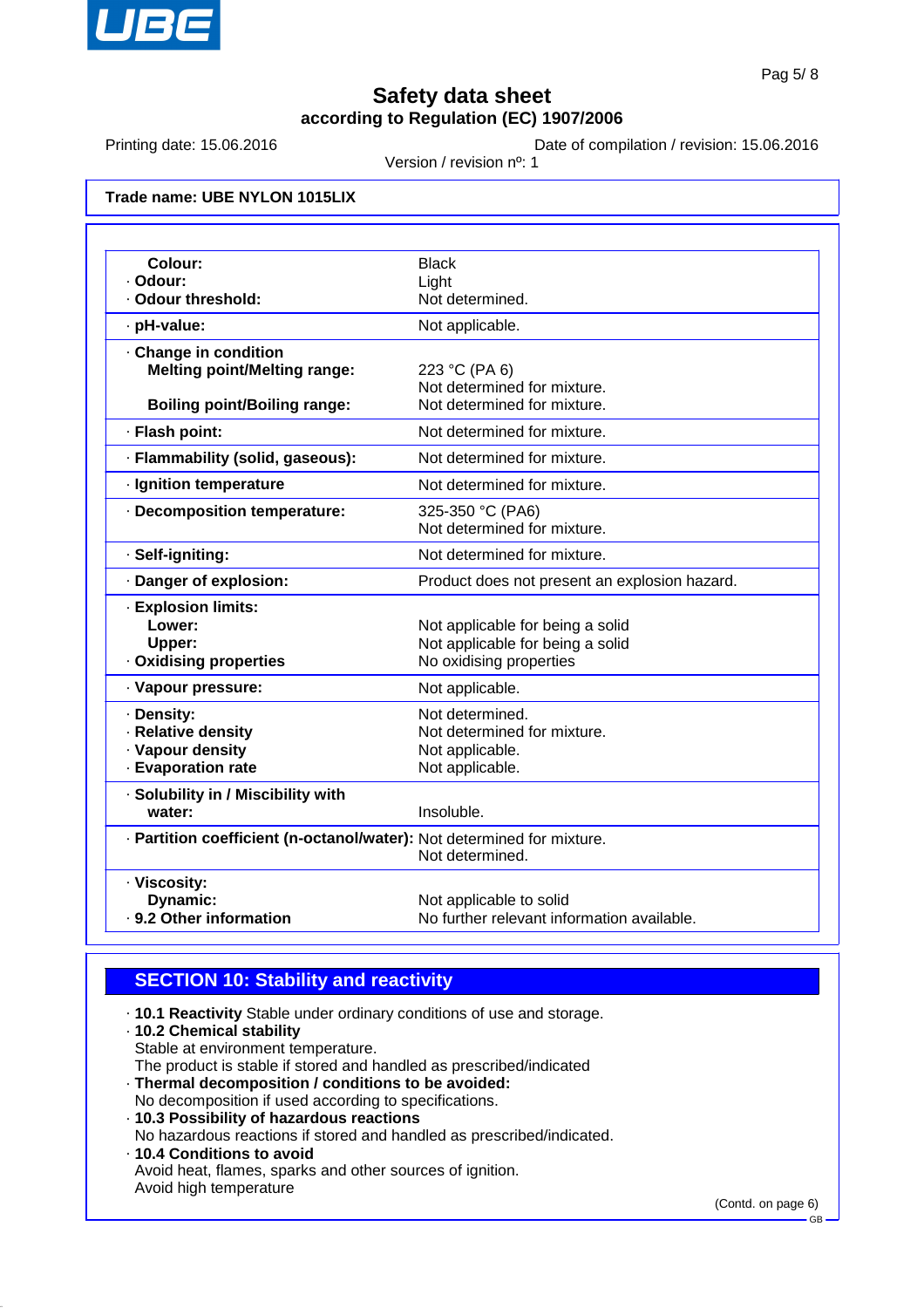

Printing date: 15.06.2016 **Date of compilation / revision: 15.06.2016** 

Version / revision nº: 1

**Trade name: UBE NYLON 1015LIX**

- · **10.5 Incompatible materials:** Oxidizing agents, acids, bases and reactive agents.
- · **10.6 Hazardous decomposition products:** Carbon monoxide and carbon dioxide

Hydrogen cyanide (prussic acid) Ammonia

## **SECTION 11: Toxicological information**

- · **11.1 Information on toxicological effects**
- · **Acute toxicity** Based on available data, the classification criteria are not met.
- · **Primary irritant effect:**
- · **Skin corrosion/irritation** Not classified (Lack of data)
- · **Serious eye damage/irritation** Not classified (Lack of data)
- · **Respiratory or skin sensitisation** Not classified (Lack of data)
- · **Other information (about experimental toxicology):** Aspiration hazard: No further relevant information available.
- · **CMR effects (carcinogenity, mutagenicity and toxicity for reproduction)** No further relevant information available.
- · **Germ cell mutagenicity** Based on available data, the classification criteria are not met.
- · **Carcinogenicity** Based on available data, the classification criteria are not met.
- · **Reproductive toxicity** Based on available data, the classification criteria are not met.
- · **STOT-single exposure** Based on available data, the classification criteria are not met.
- · **STOT-repeated exposure** Based on available data, the classification criteria are not met.
- · **Aspiration hazard** Based on available data, the classification criteria are not met.

### **SECTION 12: Ecological information**

- · **12.1 Toxicity**
- · **Aquatic toxicity:** No further relevant information available.
- · **12.2 Persistence and degradability** No further relevant information available.
- · **12.3 Bioaccumulative potential** No further relevant information available.
- · **12.4 Mobility in soil** No further relevant information available.
- · **Additional ecological information:**
- · **General notes:**

Do not allow undiluted product or large quantities of it to reach ground water, water course or sewage system.

- · **12.5 Results of PBT and vPvB assessment**
- · **PBT:** Not applicable.
- · **vPvB:** Not applicable.
- · **12.6 Other adverse effects** No further relevant information available.

### **SECTION 13: Disposal considerations**

#### · **13.1 Waste treatment methods**

- · **Recommendation**
- Chemical residues generally count as special waste

Disposal must be made according to official regulations.

(Contd. on page 7)

GB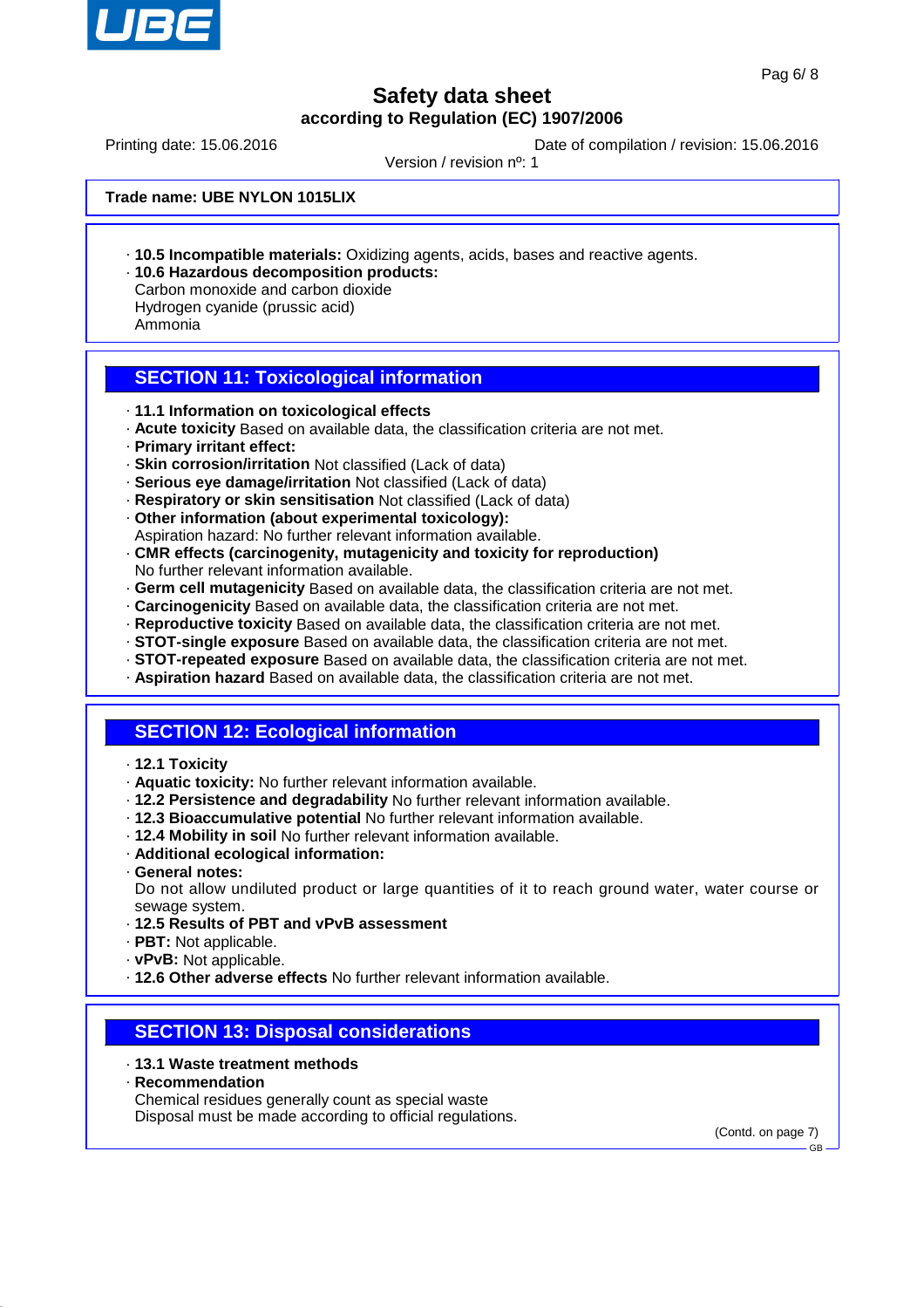

Printing date: 15.06.2016 **Date of compilation / revision: 15.06.2016** 

Version / revision nº: 1

**Trade name: UBE NYLON 1015LIX**

#### · **Uncleaned packaging:**

· **Recommendation:**

Packaging may contain residues of the product and should be treated accordingly.

| <b>SECTION 14: Transport information</b>                                                      |                                                                                       |  |
|-----------------------------------------------------------------------------------------------|---------------------------------------------------------------------------------------|--|
| . 14.1 UN-Number<br>· ADR, ADN, IMDG, IATA                                                    | The substance is not classified under transport<br>regulations<br>None                |  |
| 14.2 UN proper shipping name<br>$\cdot$ ADR<br>· ADN, IMDG, IATA                              | The substance is not classified under transport<br>regulations<br><b>None</b><br>None |  |
| · 14.3 Transport hazard class(es)                                                             | The substance is not classified under transport<br>regulations                        |  |
| · ADR, ADN, IMDG, IATA<br>· Class                                                             | None                                                                                  |  |
| ⋅ 14.4 Packing group<br>· ADR, IMDG, IATA                                                     | The substance is not classified under transport<br>regulations<br><b>None</b>         |  |
| . 14.5 Environmental hazards:<br>· Marine pollutant:                                          | <b>No</b>                                                                             |  |
| · 14.6 Special precautions for user                                                           | Not applicable.                                                                       |  |
| 14.7 Transport in bulk according to Annex II<br>of Marpol and the IBC Code<br>Not applicable. |                                                                                       |  |
| · UN "Model Regulation":                                                                      | None                                                                                  |  |

### **SECTION 15: Regulatory information**

- · **15.1 Safety, health and environmental regulations/legislation specific for the substance or mixture**
- · **Directive 2012/18/EU**
- · **Named dangerous substances ANNEX I** None of the ingredients is listed.
- · **Additional Information:**
- This substance/mixture does not legally require an SDS based on Regulation 1907/2006 (REACH). However,this SDS format, is utilized to supply information required according to Article 32 of REACH.
- · **15.2 Chemical safety assessment:** A Chemical Safety Assessment has not been carried out.

#### **SECTION 16: Other information**

This information is based on our present knowledge. However, this shall not constitute a guarantee for any specific product features and shall not establish a legally valid contractual relationship.

(Contd. on page 8) GB